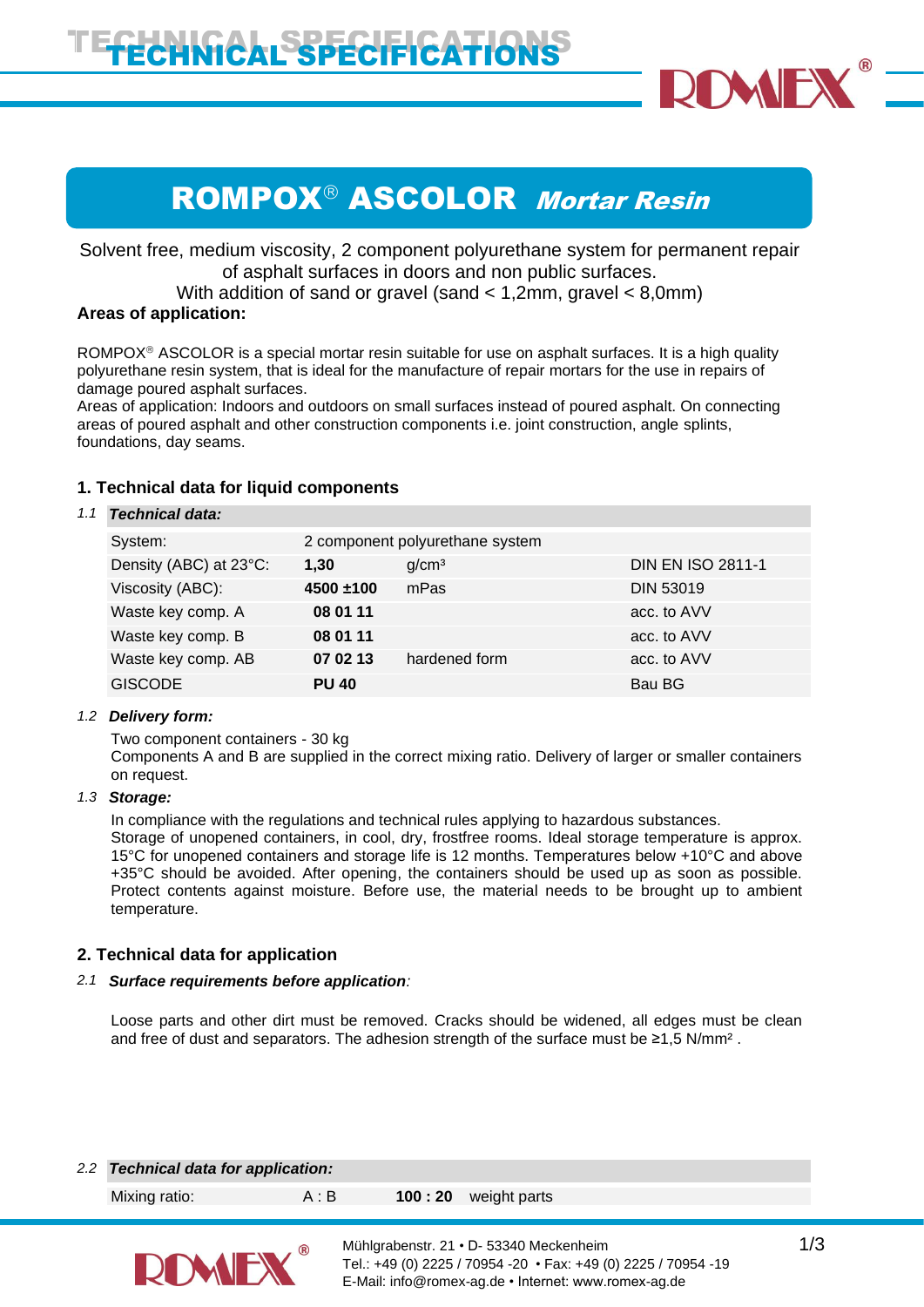

| Application time at:           | $10^{\circ}$ C: | 50                      | mins.                              | ROMEX <sup>®</sup> NORM 04 |
|--------------------------------|-----------------|-------------------------|------------------------------------|----------------------------|
|                                | $20^{\circ}$ C: | 25                      | mins.                              | ROMEX <sup>®</sup> NORM 04 |
|                                | $30^{\circ}$ C: | 25                      | mins.                              | ROMEX <sup>®</sup> NORM 04 |
| Pot time at:                   | $23^{\circ}$ C: | 50                      | mins.                              | ROMEX <sup>®</sup> NORM 04 |
| Min. hardening<br>temperature: |                 |                         | +10 °C (floor and air temperature) |                            |
| Application temperature        |                 | $15 - 30$               | °C (floor and air temperature)     |                            |
| Dewpoint distance:             |                 | at least, $3^{\circ}$ C |                                    |                            |
| Air humidity:                  |                 |                         | $max. 75$ % rel. humidity          |                            |

**Please note**: *The times mentioned in item 2.2 are approximations and will vary with differing ambient conditions.*

#### *2.3 Application instructions:*

Component B (hardener) is poured completely into component A (resin) and stirred well using a slow rotating mixer (approx. 300 rpm, diameter of whisk approx. 1/3 the diameter of container). In case of using part measurements (mix A component first, homogenously), these need to be weighed exactly using an electronic scale according to the stated mixing ratio. Mix only the quantity that can be used within the pot time. Do not use straight from the delivery container! Avoid mixing air into mixture. After mixing, pour into a clean container and stir again. ROMPOX<sup>®</sup> ASCOLOR is mixed with dry sand or gravel until it has a poured asphalt like consistency.

#### *2.4 Application examples:*

| <b>Work process</b>                                      | <b>ROMEX<sup>®</sup> Product</b>                           | <b>Consumption</b> | <b>Application</b>                            |
|----------------------------------------------------------|------------------------------------------------------------|--------------------|-----------------------------------------------|
| As repair mortar                                         |                                                            |                    |                                               |
| Surface preparation                                      |                                                            |                    | See item 2.1                                  |
| Repair mortar<br>thicknesses<br>All<br>layer<br>possible | <b>ROMPOX® ASCOLOR</b><br>1:2,3 with quartz sand $<$ 1,2mm | 2 kg/ltr.          | Pour into area to be repaired<br>and compact. |
| Subsequent treatment                                     | Asphalt sand                                               | 1-2 $kg/m2$        | Sprinkle on sand and rub in                   |

## *2.5 Cleaning:*

Each time work is interrupted, clean all tools and equipment with a general solvent (i.e. ethanol, white spirits).

## **3. Technical data for application**

# *3.1 Technical data:*

| Re-application at:                | $23^{\circ}$ C | 8                  |      | min./ max. hrs. ROMEX <sup>®</sup> NORM 07 |
|-----------------------------------|----------------|--------------------|------|--------------------------------------------|
| Can be walked on at:              | $23^{\circ}$ C | 20                 | hrs. | ROMEX <sup>®</sup> NORM 07                 |
| Fully hardened at                 | $23^{\circ}$ C | after 7            | davs | ROMEX <sup>®</sup> NORM 07                 |
| Shore hardness: binding<br>agent: |                | approx. 85 Shore A |      | DIN 53505                                  |

## *3.2* **Properties of repair mortar:**

Easy and quick application